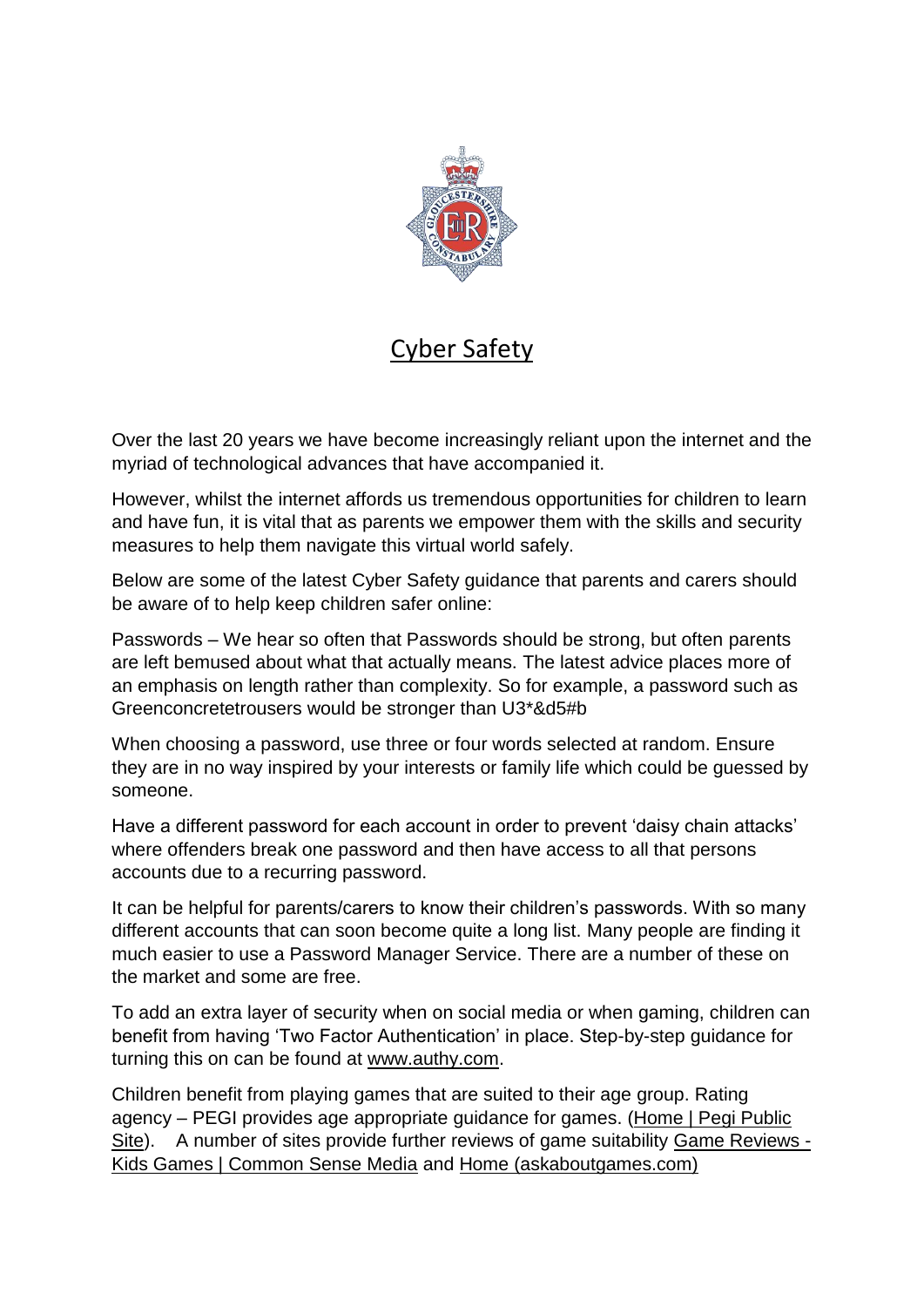On gaming and social media apps, Privacy Settings should be used, with the option 'Friends Only' selected and these should be friends who children know and trust in real life, and be approved of by parents/carers. Gamers should ensure that their Usernames do not reveal personal information and so, similar to passwords they should be chosen using words selected at random.

There are occasions where children sometimes encounter Cyber Bullying, it is important that children understand how to Mute, Block individuals and together with parents they can Report to the administrator of the site. Further advice on Cyber bullying can be found here: [Helping Children Deal with Bullying & Cyberbullying |](https://www.nspcc.org.uk/what-is-child-abuse/types-of-abuse/bullying-and-cyberbullying/)  **[NSPCC](https://www.nspcc.org.uk/what-is-child-abuse/types-of-abuse/bullying-and-cyberbullying/)** 

Increasingly, more and more children under ten years old are being given their own Smart Phones. Children should be taught to be wary about scam calls including scam text messages or emails urging the user to click on a link. Similar to adults, children need to be wary of clicking on links or downloading attachments unless they are certain of their validity, as it can allow offenders to take control of devices or download malicious software such as viruses.

In terms of Social Media, we are aware that even very young children are using services designed for those over the age of 13, such as TikTok, Snapchat and Instagram. These platforms can contain content that is not suitable for young children, so we would advise all parents and carers to wait until your children are at least 13 years old before allowing them to open an account.

We know many young people accept friend / follow requests from people they don't know – it is vital young people know that not everyone online is who they say they are, so they should avoid this. Many social media platforms also use location services, such as Snapmaps on Snapchat, these can reveal a young person's location so we would strongly advise parents to check their children's settings to keep them safe. If parents/carers are unsure if an app is suitable for their children, there a number of sites which can help including [App Reviews -](https://www.commonsensemedia.org/app-reviews) Kids Apps | [Common Sense Media.](https://www.commonsensemedia.org/app-reviews)

Whether gaming or using apps, children should be wary of not revealing personal information and have a clear understanding of what personal information would be. Sometimes small amounts of personal information gets revealed over a period of time, for example when playing online over a few weeks through direct chat or messaging. On many games chat functions can be turned off.

Linked to many games is the capacity for 'In app purchases', some children have been able to run up big bills, so it is important that parents/carers are vigilant to the capabilities of different apps and the access children may have to financial accounts.

Limiting the amount of time that children are online and indeed playing games can be a real challenge for parents and carers. Rather than putting time limits in place, some parents and carers find that it is more productive to consider game time from the perspective of the child completing levels. This allows the child to complete the level and comprehend that the activity has come to an end, avoiding escalating conflict within the home.